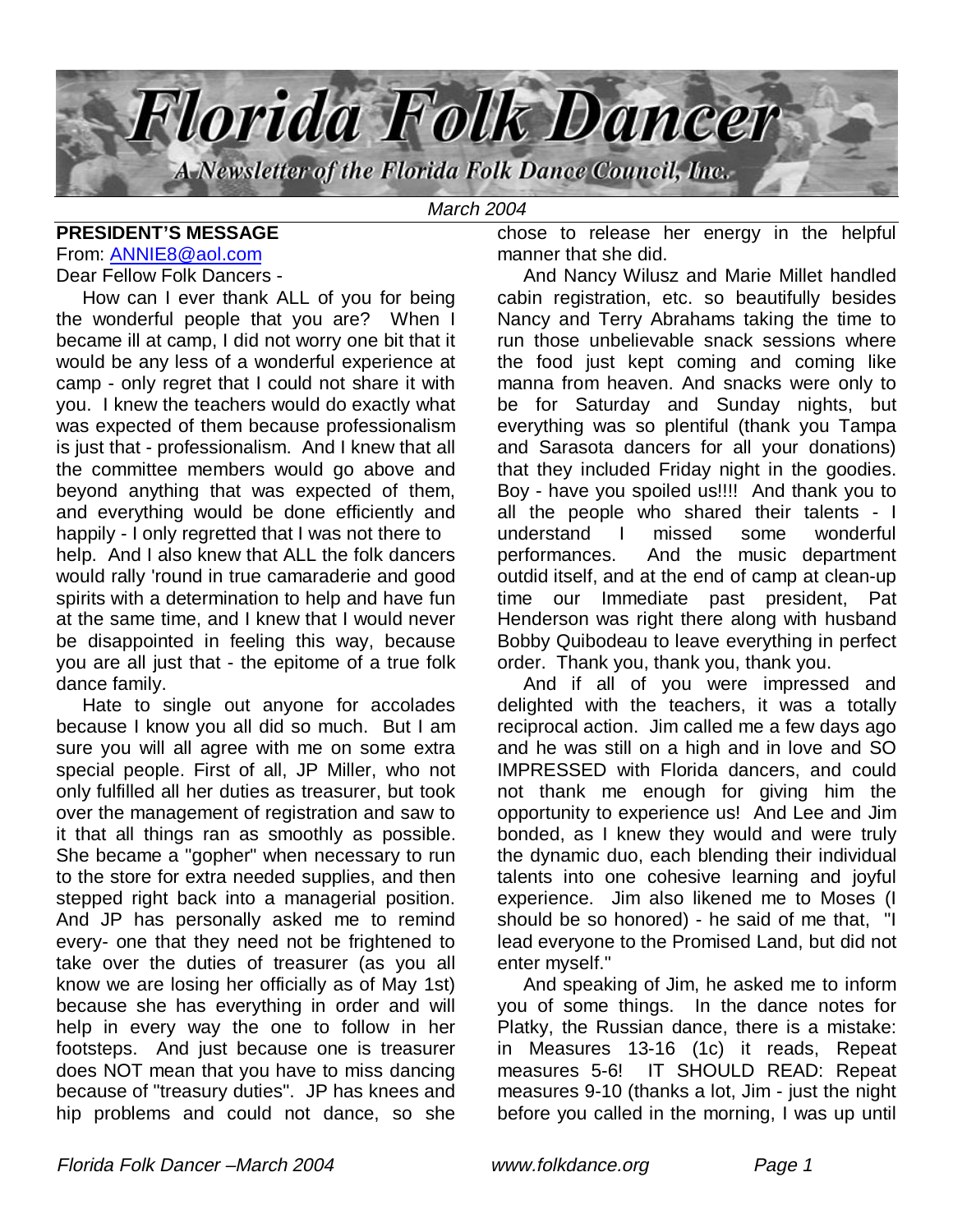1:00 in the morning trying to figure it out to bring to the Sarasota Wed. night group and finally gave up. I did not have the luxury of constant repetitions so thought I would have to rely on those who did or wait for the video). And my own observations - it is a perfect 4 sets of 8 - or 32 bars - without all those "and" counts. Also, my own observation in Maica: In Measure 10, Moving out of circle it should say "& repeat" at the end because there are 4 steps out - not just 2 as the notes infer. And one other thing of which Jim forgot to inform you: Maica as Introduced by Jan Aranescu, and Platky as Introduced by Dmitri Zlatov - they are both - Jim Gold! Just more of his delightful humor - his name changes to fit the culture in which he finds himself (Zlatov means gold in Russian, etc).

 I will submit the amended Bylaws in next month's issue along with the minutes of our General Meeting. I have rambled quite enough and don't have the strength to redo everything right now. As for health: Fred is now fine and back on the golf course, but I am not doing as well. Without going into all details like you really want to hear... I went right to the hospital on Saturday night when we left camp and came home on Monday afternoon. Thursday afternoon, still not feeling well, I developed severe pain and went back to the hospital in an ambulance (the over fifty-five people here needed a little excitement) and then returned home again Saturday night. They did a few test procedures and have to have one more done Tuesday morn as an out-patient and am sure everything will be all right - medicine now-adays fixes a lot of boo boos!

 Although we missed Amar, it was so good to see that Jan Lathi could make it to camp, but I was saddened to hear of her newest plight with her own sickness. Let God give them continued strength and renew them both in good health.

 And thank you one and all for your many emails and telephone calls with concern for Fred and myself besides your great enthusiasms for a great weekend. I still can't believe I missed most of it - but the pleasure has come to me vicariously through your own expressed joy.

Yours always in dance - Ann Kessler

# **REFLECTIONS ON DANCE**

by Dan Lampert

Some have asked me to print our camp's logo and poem in the newsletter this month. I do it for them and because it expresses one of the simple ideals of dance.



They are poised perfectly, each reaching for the other's one saying here take my hand, the other saying there you are, I'm reaching for you

#### -------------------------------------------------------- **MARCH EVENT**

Near St. Pete, from Pat Henderson

**SPIFFS 29th Annual Folk Fair** March 19-21 at the Pinellas Expo Center, 10601 US Highway 19 North, Pinellas Park. "Travel the world at the SPIFFS Folk Fair, enjoy traditional ethnic foods, music and continuous entertainment, all indoors in temperature controlled arena. Look up your heritage and enjoy more than 38 ethnic groups as you stroll through the many villages, enjoying the flavorful foods, market places, and cultural displays. Sit in one of the cafes along the Avenue of Nations as you watch the performances on the main stage. Visit the folk stage for a lesson in international dancing or listen to a legend told to you as they have been passed on from generation to generation." Prices are \$8 for adults, seniors \$6, and children \$5. More information at (727) 552- 1896. See also the UFIFD Club web page: http://grove.ufl.edu/~folkstep/

#### **SPRING FLING!**

Julius Horvath is once again sponsoring the annual Spring Fling! The date is May 1, 2004 and the location is the Whirl & Twirl Square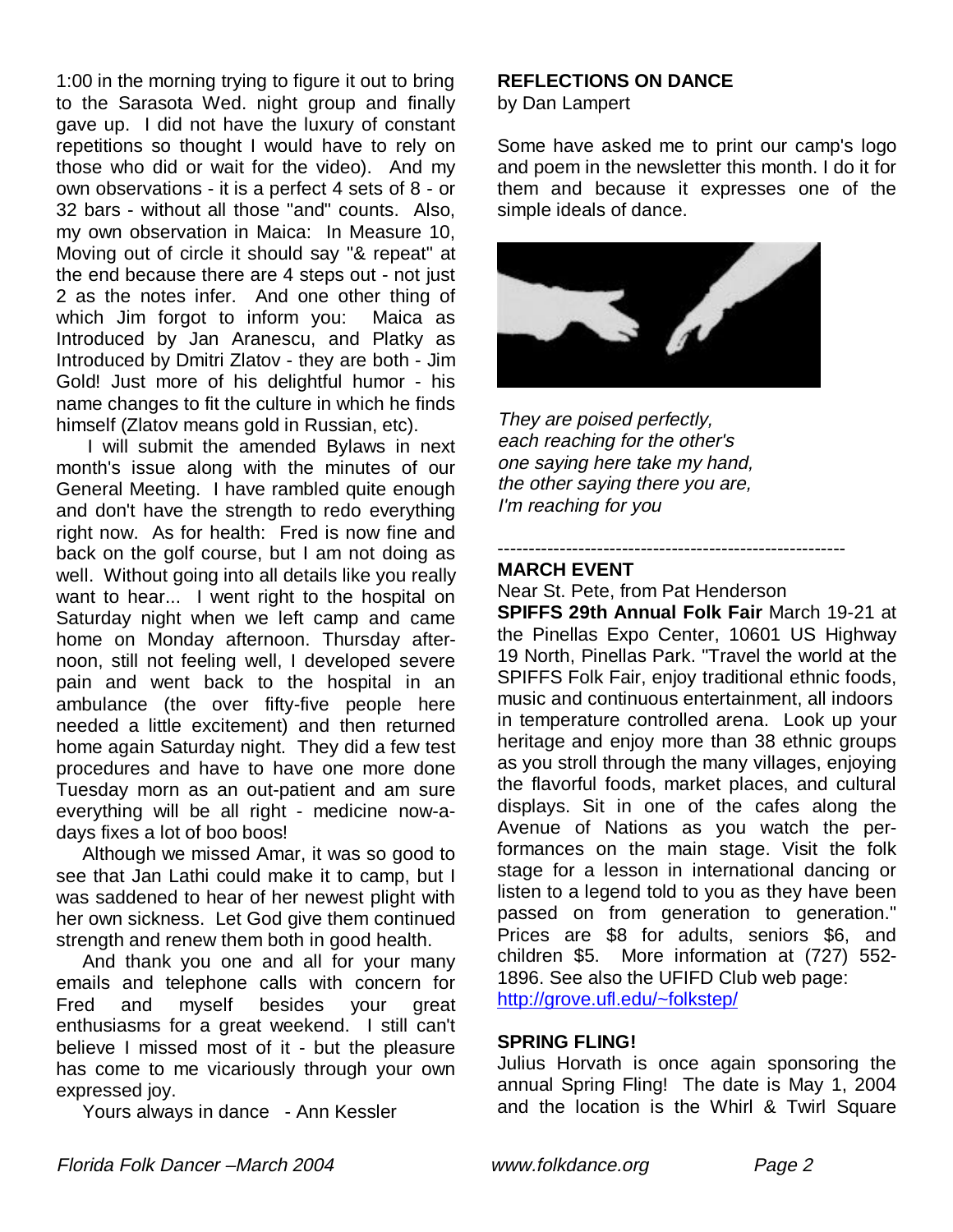Dance Club located in Orlando. This gorgeous facility has a suspended wooden floor. Spring Fling is a day of request folk dancing with group leaders teaching a dance or two to help crosspollinate our groups. Julius will provide his famous crock-pots and sandwich makings. Everything is free! Please bring your items for the ethnic flea market already tagged with name and price. Join us for a day of folk dance fun!

# Date: **Saturday, May 1, 2004**

## Time: **1 pm -9 pm**

Location**: Whirl & Twirl Square & Round Dance Club**

#### **6949 Venture Circle, Orlando, FL 32807**

For directions online, visit the club's website: http://www.geocities.com/whirlandtwirl/

Directions: Whirl & Twirl is located in NE Orlando approximately 7 miles from the intersection of I-4 and Colonial (Hwy 50). Coming from the west on Colonial, turn left on 436 (Semoran). Go about a mile and turn right on Hanging Moss. The first right turn is Venture Circle. Coming from the east on Colonial, turn right on Forsyth. Go for about a mile and turn left on Hanging Moss. The first road to the left is Venture Circle. For additional information, call or write Julius at: 386-252-5738 or julhorvath@aol.com

For accommodations in Orlando, call or write Pat Henderson at: 407-275-6247

Or henderp@bellsouth.net --------------------------------------------------------

**RANG TANG**, April 16,17, &18, 2004

 Steve Kotansky teaching mix of Macedonian, Rom, and Bulgarian dances Music by Trio Slavej( Mark Levy, Carol Silverman, and Kalin Kirilov), Paul Brown, and Seido Salifoski.

 Mark and Carol played last year for Rang Tang, but this year the music will be different wild and exciting! Suze Stentz and Richie Leonard will bring their ethnic bazaar for your shopping pleasure.

 Cost: \$75 for the whole weekend (\$50 if you travel from more than 300 miles away) Info: liznunan@hotmail.com or 404-292-7176

### **Hey fellow dancers!**

The ever popular and best loved Swedish polska dances will be covered in the POWER POLSKA ONE and POWER POLSKA TWO workshop pairs now coming up (see below).

 These are wonderful dances. With a good partner they are the best heaven on earth I know of. NOW is the time to let me know you plan to come on Mar 27! --Judith

#### **SCANDINAVIAN TURNING DANCE WORKSHOP SERIES POWER POLSKA ONE**

TWO WORKSHOPS \$5.00 each When: MARCH 27, 2004 and APRIL 3, 2004, 1:00 TO 4:30 PM.

 Where: KATE JACKSON REC CENTER, 821 S. ROME TAMPA, FL 813 259-1704.

 Please register in advance by email to judithbaizan@juno.com or phone 813 254- 3359

--------------------------------------------------------

**ORLANDO INT'L FOLK DANCE CLUB** By: Pat Henderson

 On January 24, many of you joined me as I celebrated my birthday and retirement. We hosted over 60 people, dancers and nondancers alike. We had a great time dancing and then eating Bobby's Cajun food and my Greek dishes. Then we danced into the evening. It will be a day that I will always treasure.

 In February, Ellie Hall had emergency hernia surgery. She is now recovering at home and she hated to miss camp. Then we heard that Joe Terrence, Claudia's husband, had hernia surgery also. It looks like hernias are contagious recently since Bobby had his in December!

 Annette Brand from Ottawa visited our group around camp time and she attended camp also. It is always great to see Annette.

 About 15 dancers from our group attended camp. We took this picture of us on Saturday morning.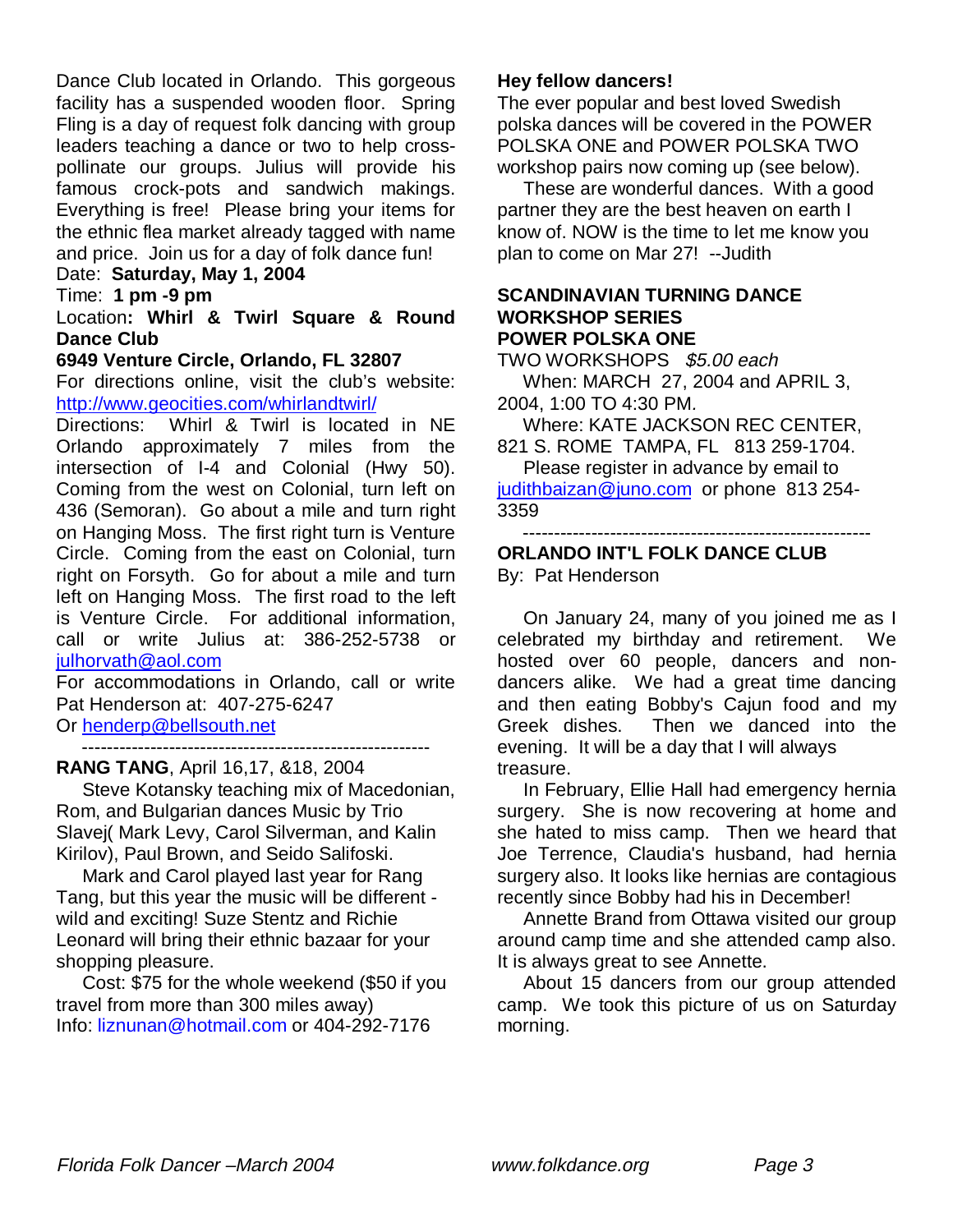

### **NEWS FROM JAN LATHI**

#### Hi, dancers!

 I am so glad that I had a chance to see y'all over the weekend - what a wonderful distraction from all that is going in our lives. Great dances, great teachers, grand dancers! Thank you for sending so many good wishes for Amar.

 Yesterday's ultrasound gave us the new news that he, in fact, has a blood clot in his left leg and phlebitis so will add blood thinners to his growing daily dose of pills. He is in good spirits otherwise and is not uncomfortable except for being bored. His strength is ever so gradually returning. We still do not know how much brain power will return. Today he goes for his MRI of the brain which will show any tumor activity 4 weeks after his last radiation.

 And yesterday, three doctors at Mayo Clinic informed me they are pretty certain that my spleen and some lymph nodes nearby are involved with probably lymphoma. They were suggesting that I undergo a splenectomy sooner rather than later but then pow-wowed with each other and came up with an alternate plan.

 Tomorrow, Thursday, I will undergo a biopsy of the tumor on the spleen to determine just what kind of lymphoma it is, and then undergo an aggressive course of chemo therapy to shrink the tumor and any cancer cells in the body. A PET test revealed that at this time there is no significant cancer activity anywhere other than the spleen area. I am looking at all this as good news (no surgery for now, time to get Amar on his feet, no cancer anywhere

else). My son, Steven, will arrive tonight do drive me to and from St. Luke's where the biopsy will be performed. Wish me luck! And dance a dance for us!

Fondly, Jan

--------------------------------------------------------

#### **AUGUSTA DANCETOPIA**

Jenneine <dancnaro@atlantic.net>

 Bonnie Olsen from Ocala and I drove up to Augusta the last week in Feb for a Croatian Dance workshop with Jelko. It was only \$65.00 for dance, breakfast and lunch. The motel was \$45.00 a night and close by. The teacher was fabulous: Jelko Zergan. He is a musicologist, previous national dancer from Zargrad and has coached the Tamburitzans. He taught at the Florida camp several years ago. His dances were delightful. He taught 10 dances of several Croatian clusters from Hungary, near Italy, Kosavo, Bosnia, and even Austria. The gym floor at the St. Mary's school was the best I have ever seen, it moved with every bounce. It was great fun.

--------------------------------------------------------

### **CAMP REVIEW**

by Sylvia Gruber <SylviaRoslyn@aol.com>

 Camp this year was super good. Lee was an inspiration to watch and try to emulate.... Jim was a delight to be with at every level, teacher, dining companion, etc. The food was good, the weather balmy. Just sorry that our president who had put so much time into preparing for camp was ill and unable to enjoy what she had wrought. On a scale of 1 to 10, this year was a 27.

--------------------------------------------------------

### **NEWS FROM JOY** <JFH333@WEBTV.NET>

 I had to leave camp early because my son of 48 had a heart attack….he had 2 bi-pass surgery Friday…got the news as soon as I got to camp.

 A good friend from the Orlando folk dance group was going to Ocoee Saturday morning…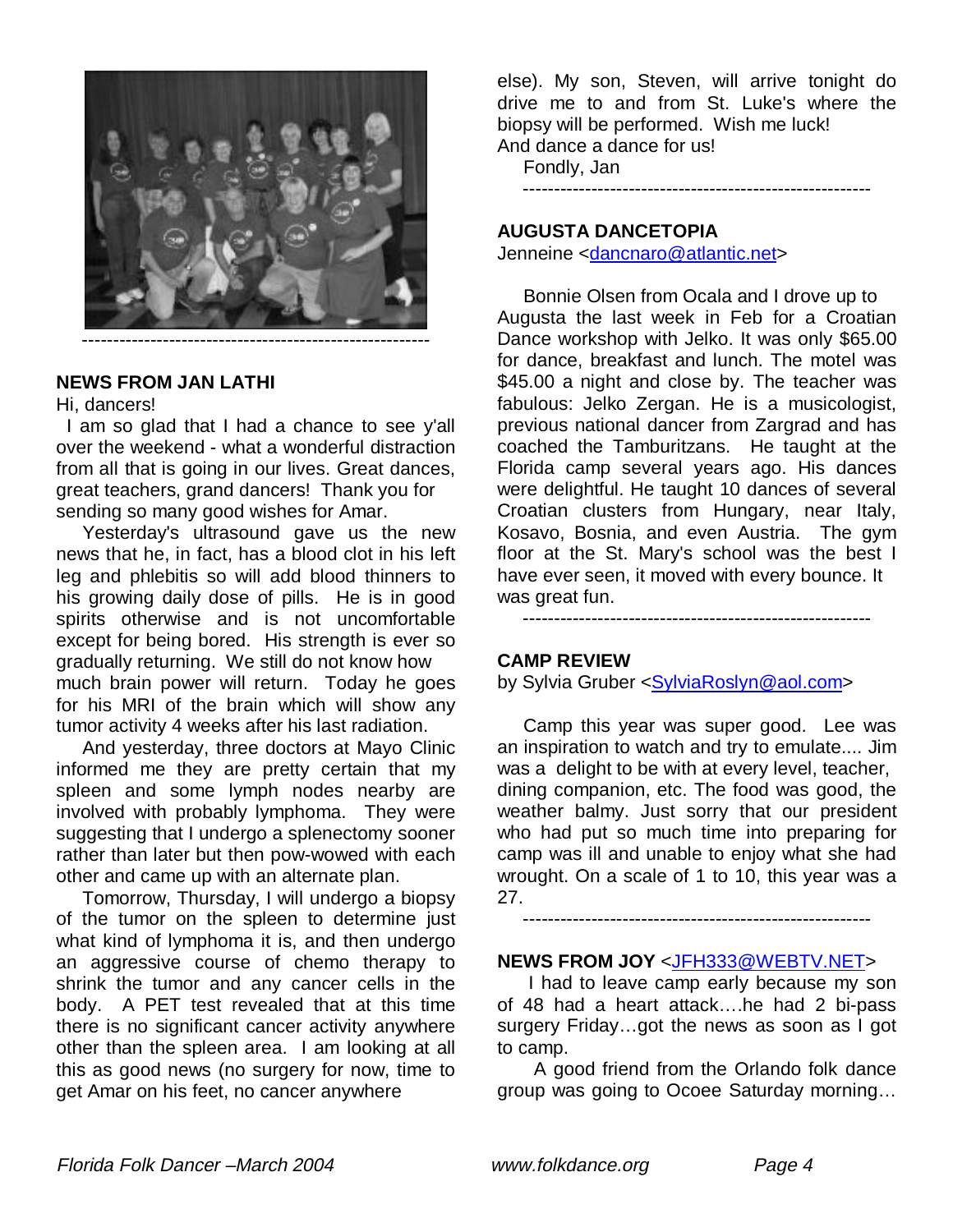her name is Pam. She drove me from the camp to the hospital…(Thank God for cell phones)

 He said he had chest pains for 2 days; just thought it was food poisoning….but no, no…that was a heart attack. He is lucky he is still alive. Some people that have heart attacks don't make it through.

 Donald Gore, my oldest son, is doing good. He is supposed to be out of ICU today. – Joy :-) --------------------------------------------------------

#### **SWEDISH AND NORWEGIAN DANCING**

 On February 28th and March 6th Tampa enjoyed workshops on Swedish and Norwegian dancing taught by Judith Baizan. At the latter workshop we learned a number of Norwegian dances from simple ones like Norwegian polka to more advanced figure dances like Rorospols and telegangar (some attempted to try telespringar for 3). We had about a dozen people at these workshops, a mixture of beginners and those who are more experienced at Scandinavian dancing. With Judith's excellent teaching we have made great progress in these beautiful turning dances. Half way through the workshop we stopped for light refreshments, including some of Kevin's fave Scandinavian drink, glogg. On March 6th, we enjoyed three beautiful demonstrations of different springars by Judith and Bard--who is visiting from New Jersey. More workshops are scheduled for the end of March and we're looking forward to them. For information call Judith Baizan (813) 254- 3359. See you soon.

Suzanne & Kevin

--------------------------------------------------------

## **NY CITY! WINTER DANCE COMPANY**

By Jenneine <dancnaro@atlantic.net>

 Spirou (an MD of radiation therapy @ Sloan Kettering) headed up a great dance weekend. 275 Hellenic youths attended; actually all generations were actively involved. Probably 10 folk dancers attended the classes. One lady from Germany came, a great dancer. Lots of Greek dancers(~18) from West Palm Beach were there. Of course John Lulius helped out, keeping the instructors well informed. There were 6 instructors from Greece, great teachers. They made it known from the start that they were serious about dance and no disruptions would be tolerated. 6 dances were taught in each session, starting out with easy then more difficult. The Greek was interpreted and I picked up a few more words.

 The instructors also gave the history of the Macedonian "Carnival" and how the festival has been passed down from generation to generation ever since the 1500's. I was able to purchase a book written (in English) by one of the instructors. I hope to read it soon. I also hooked up with one beautiful :-(young) Greek man living here in Gainesville going to law school. I hope to get him more involved in the Greek dance we provide. Yes, it was cold, a high of 20 degrees with snow on the ground. After one dance, however, you wished you had worn a short sleeve t-shirt. It was hard to keep up with all the gloves, scarves and layers. Instead of dancing at the motel in Manhattan, we took a bus or the train to Astoria where there are LOTS of Greek bakeries and tavernas. The social center had two stories of wood floors. The Saturday night party was at a church hall with a wood floor, large stage, 5 bands and about 500 people. It started at 8 and had large lines of dancers steadily on, till 1am and beyond. Joe Grazeosi is still so wonderful to watch dance! I left early at 1am and the "kids" came back about 3 and played music in the hotel lobby till 5am, so I'm told.

 Winter Dance Conference is rumored to be planned for Clearwater next year. Granted it is not your typical "folk dance" fare, but then again it is not meant to be, yet it is a valuable dance experience.

--------------------------------------------------------

# **CAMP IS OVER (YEAH)! CAMP IS OVER (BOO)!**

by Terry Abhrahams

What a terrific weekend! I don't think any of us wanted it to end. Random thoughts:

 1. We all hope Ann is in full recovery by now. Thanks to her the camp went great  $-$  even though she couldn't see her plans come to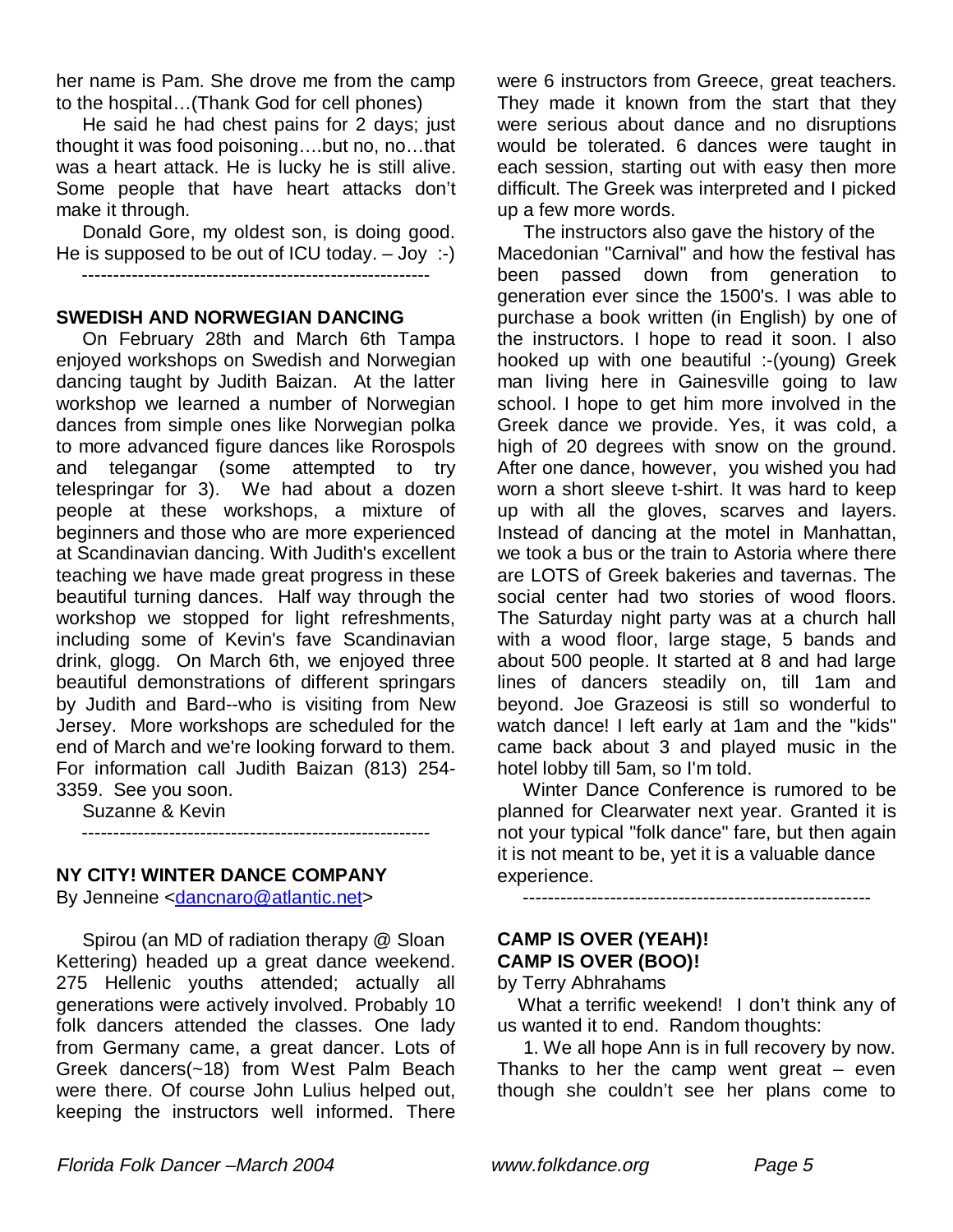fruition. Thanks to J.P. and Nancy for keeping everything going.

 2. The "poetry" she added on a separate page from the schedule was to have been plugged into her schedule, I divided them by 'topic' – not by time, so if you wondered…. and you probably didn't. But I wanted to say it.

 3. Having Suze (Opet) give a talk at the beginning of the camp was excellent. A good way to know more about her and the way her shop works. Just hope we bought enough to keep her coming back! She and Richie are a fun and ethnic addition.

 4. The combination of the guys – Lee and Jim – couldn't have been better. Humor abounded, great dances abounded (is there even one dance you wouldn't want to keep?), friendship abounded. Truly a dynamic duo.

 5. And in case you weren't at camp, they put heads together and are working on a trip to Norway. Now that would truly be a hoot! Food was decent, not great.

6. Could have used that wood floor!

 7. Snacks were great- thanks to Nancy's: a) organization, and b) her display and care in putting it out in a timely fashion. From now on

I'll bring chopped liver to every activity! Who knew????

 8. Loved seeing some new people there, whom I think were truly enjoying themselves, and of course seeing old friends is one of the main reasons we like this camp. What a treat to see you all again.

 9. Hope the T-shirt snafus were not too damaging, have no idea what happened.

 10. Ron T. was a lovely addition to the camp – what an accordionist! Thanks especially for knowing the song we were parodying and playing for us.

 I forgot to tell you -- I did apply to the Florida Folk Festival, and we were turned down this year. They said they had too many possibilities and were using others; so we won't be performing, having a workshop, or anything else either. I don't think this was because it was me sending it in instead of someone else, I certainly hope not. It was a form letter. So this year, if you go, you are going strictly as an attendee and will have to pay your way in and you won't be able to camp in the performers' campgrounds. It's a terrific time, plenty, plenty, plenty of dancing anyway, lots to see, lots to eat, lots to buy. -Terry



Our teachers at the Florida Folk Dance Council Camp 2004, February 20-23, 2004. Lee Otterholt (left) and Jim Gold (right). Photo by Pat Henderson.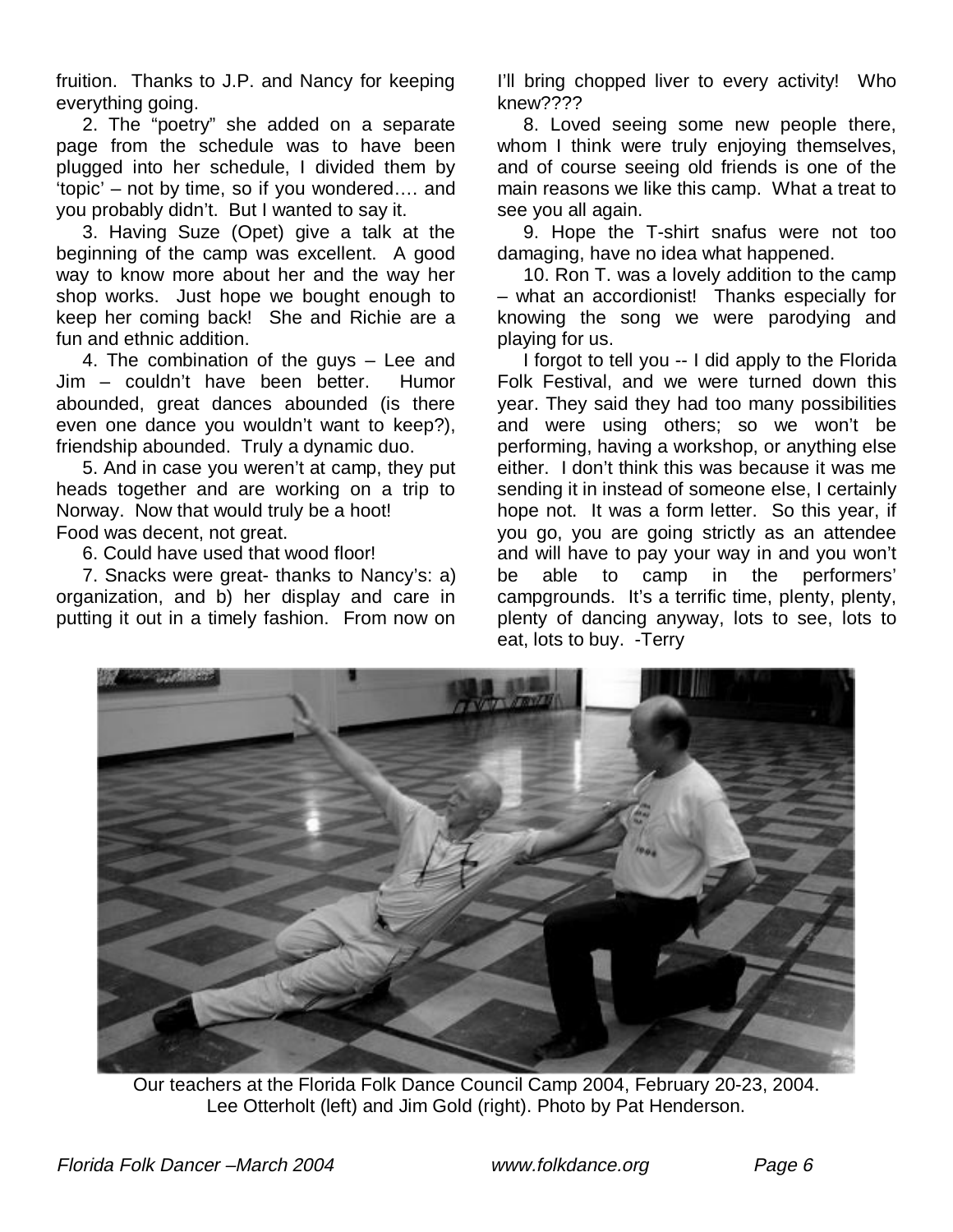### Minutes of Florida Folk Dance Council, Inc February 21, 2004

The meeting was called to order by President Ann Kessler at 12:48 p.m. Minutes for the 2003 annual meeting were approved as printed in the FFDC newsletter.

Treasurer's Report: The treasurer reported that the  $501(c)(3)$  exemption status with the IRS was reestablished and confirmed via IRS letter in May. The file will be retained in the Council books and a Form 990 should be filed as appropriate in future years. The annual profit/loss statement for 2003 reflected a \$1,294.84 profit.

Compliments to J.P. for a wonderful job. We accepted her resignation with regret and hope she has a rewarding retirement. Anyone wishing to volunteer as replacement treasurer, please contact Ann Kessler.

Ann reported that camp costs will undoubtedly increase slightly next year. She also indicated that the registration forms will be altered.

Bernice Roth made a motion that persons joining FFDC after Sept. 1 will pay one half price of membership dues and receive all privileges. The motion was seconded by Marie Milett.

Ann announced:

- 1) that full time camp registration paid by Jan 20 would be eligible for a drawing granting free registration the following year.
- 2) A design contest will be held to be used on t-shirts, buttons, syllabus cover. The entry is due by Jan 1. Winner pays one half camp fees and receives two t-shirts.
- 3) Advisors to the Board will be "at the discretion of the President".
- 4) Terry Abrahams will chair the nominating committee contact her if you are interested in a board position or wish to nominate someone. Permission from nominee required.

We have received very favorable comment on camp food, music and decorations -- GREAT!

Julius Horvath discussed venue and date for "Spring Fling".

Julius made a motion that the meeting be closed. Doris Wolman seconded the motion.

Respectfully submitted,

Nancy Wilusz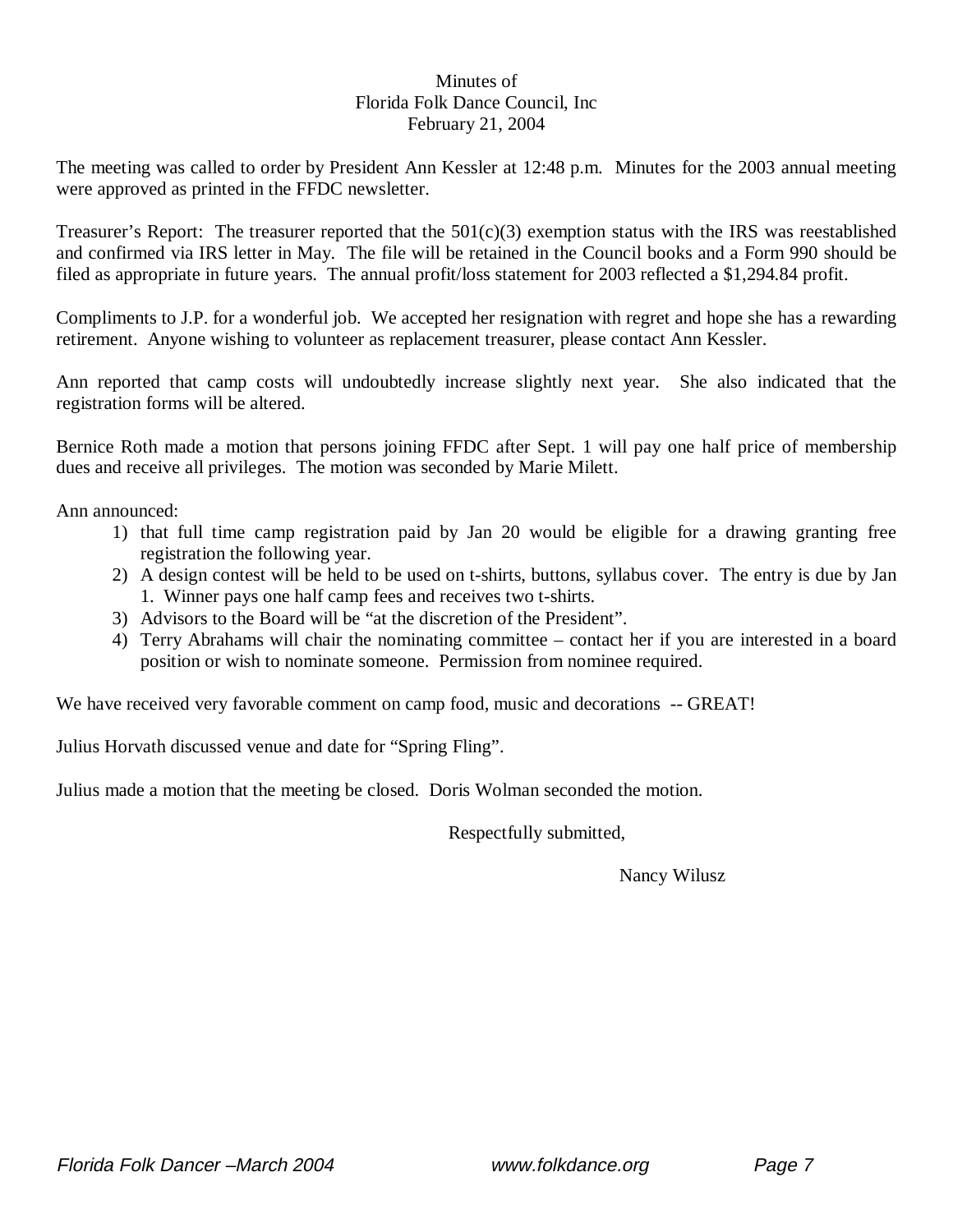3/9/2004 Page 1 Category Description

#### **INCOME**

| <b>OVERALL TOTAL</b>                                                  | 1,294.84                   |
|-----------------------------------------------------------------------|----------------------------|
| T-Shirts                                                              | 318.85                     |
| Video Tapes                                                           | 257.32                     |
| TOTAL EXPENSES                                                        | 12,415.91                  |
| Newsletter                                                            | 601.61                     |
| Postage                                                               | 157.04                     |
| Printing                                                              | 250.56                     |
| Supplies                                                              | 5.19                       |
| Cash                                                                  | 571.00                     |
| Dues Discount 2003                                                    | 65.00                      |
| Legal Fee                                                             | 70.00                      |
| Misc                                                                  | 190.00                     |
| Camp Fees Discount 2003                                               | 185.00                     |
| Camp Refunds                                                          | 55.00                      |
| Camp Snacks                                                           | 179.84                     |
| Camp Teachers                                                         | 900.00                     |
| <b>EXPENSES</b><br>Bank Charge<br><b>Buttons</b><br>Camp Expense 2003 | 15.00<br>27.00<br>8,567.50 |
| T-Shirts Ordered 2003                                                 | 200.00                     |
| Video Orders 2003                                                     | 255.00                     |
| TOTAL INCOME                                                          | 13,710.75                  |
| Dues                                                                  | 230.00                     |
| Dues 2003                                                             | 1,145.00                   |
| Interest Inc                                                          | 12.75                      |
| Scholarship Fund 2003                                                 | 98.00                      |
| Camp 2004                                                             | 2,475.00                   |
| Camp Fees 2003                                                        | 9,295.00                   |